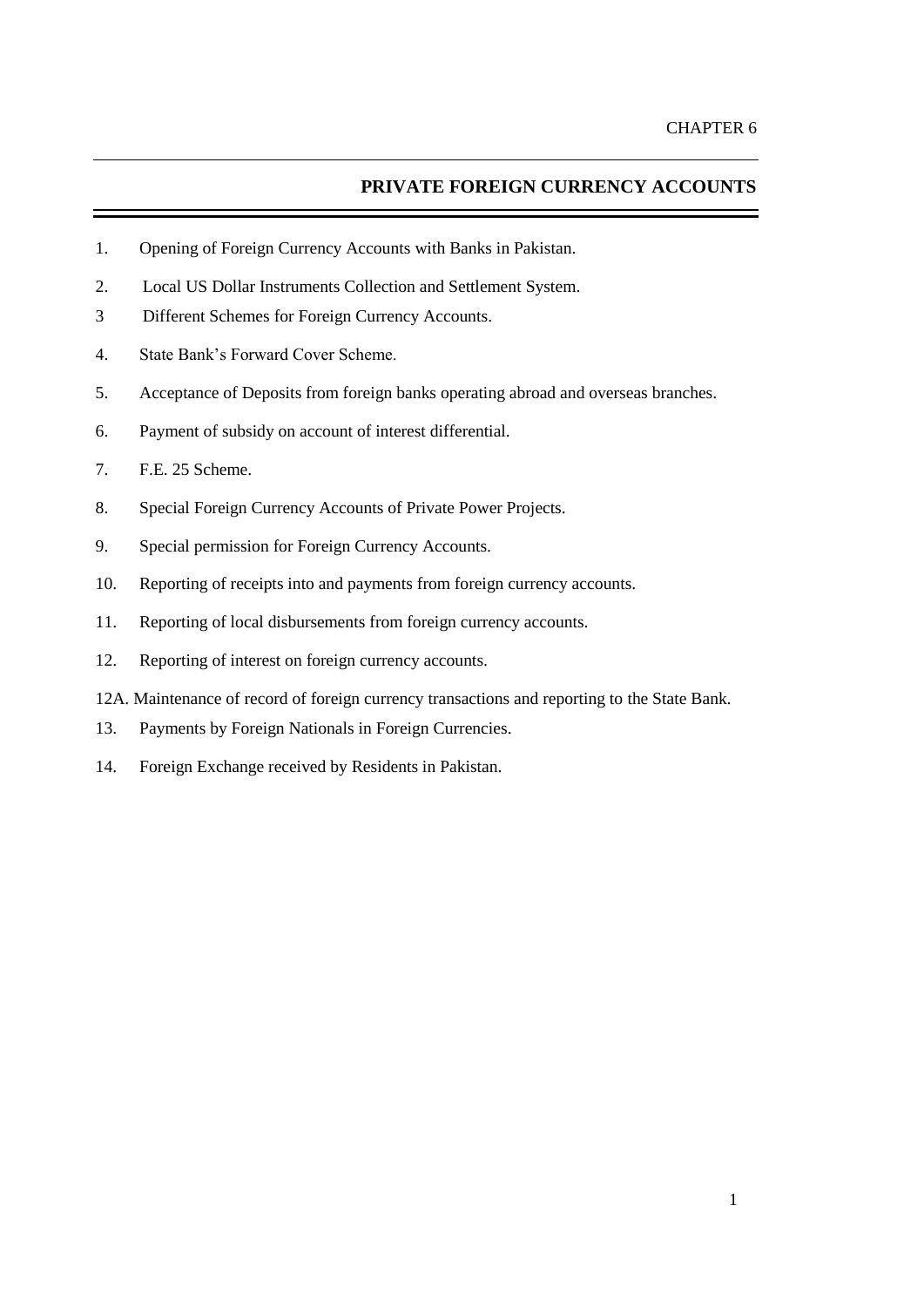# **CHAPTER 6**

# **PRIVATE FOREIGN CURRENCY ACCOUNTS**

### **1. Opening of Foreign Currency Accounts with Banks in Pakistan.**

(i) Authorized Dealers may, without prior approval of the State Bank, open with them foreign currency accounts of the following: -

- a) Pakistan Nationals resident in or outside Pakistan, including those having a dual nationality.
- b) All foreign nationals, whether residing abroad or in Pakistan.
- c) Joint Account in the names of residents and non-residents.
- d) All diplomatic missions accredited to Pakistan, and their Diplomatic Officers.
- e) All International Organizations in Pakistan.
- f) Firms and companies established/incorporated and functioning in Pakistan, including those having foreign share-holdings except as outlined in sub-para (v) below.
- g) Charitable Trusts, Foundations etc. which are exempted from income tax.
- h) Branches of foreign firms and companies in Pakistan.
- i) Non-resident Exchange Companies even if owned by a bank or financial institution.
- j) All foreign firms/corporations, other than banks and financial institutions owned by Banks, incorporated and operating abroad provided these are owned by persons who are otherwise eligible to open foreign currency accounts.
- k) Exchange Companies licensed by the State Bank in terms of FE Circular No. 9 dated the 30th July, 2002.

However, the facility is not available to airlines and shipping companies operating in/through Pakistan or collecting passage and freight in Pakistan and the investment banks, leasing companies and modaraba companies including those which have been granted licences to deal in foreign exchange.

(ii) Opening of foreign currency account covered by sub-para (i) is subject to the condition that these are not fed with:

- a) any foreign exchange borrowed under any general or specific permission given by the State Bank, unless otherwise permitted;
- b) any payment for goods exported from Pakistan;
- c) proceeds of securities issued or sold to non-residents;
- d) any payment received for services rendered in or from Pakistan;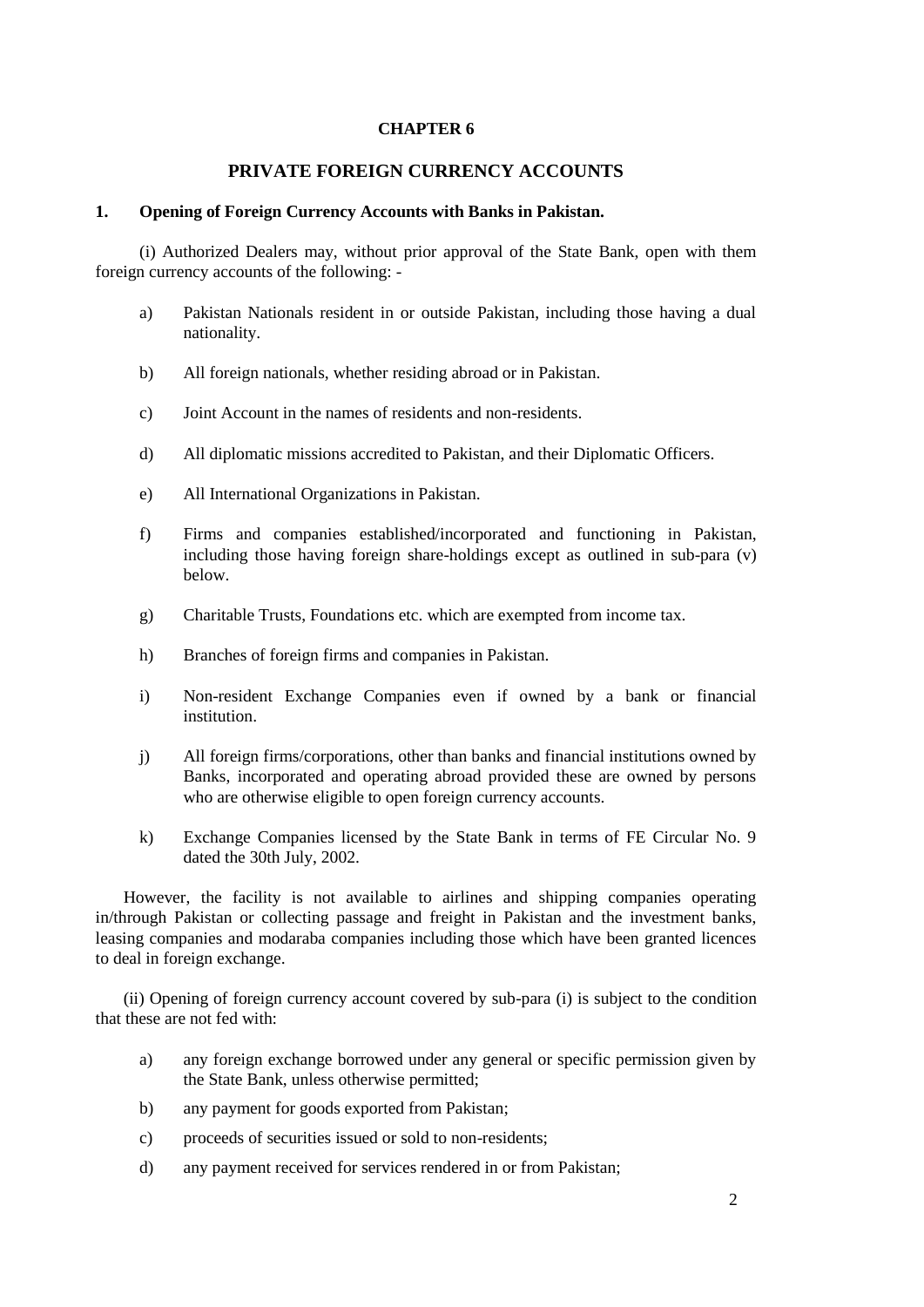- e) earnings or profits of the overseas offices or branches of Pakistani firms and companies including banks, investment of resident Pakistanis abroad; and
- f) any foreign exchange purchased from an Authorized Dealer in Pakistan for any purpose.

(iii) Corporate Bodies/Legal entities cannot generate funds from the Kerb market for deposit in their foreign currency accounts.

(iv) Foreign currency accounts can be fed by remittances received from abroad, travellers cheques issued outside Pakistan (whether in the name of account holder or in the name of any other person) and foreign exchange generated by encashment of securities issued by the Government of Pakistan. A foreign currency account of a citizen of Pakistan resident in Pakistan can also be fed with cash foreign currency only if the account holder is a filer as defined in Income Tax Ordinance, 2001<sup>1</sup>.

(v) Opening by firms/companies of foreign currency accounts, which are to be fed through the funds of foreign equity/foreign currency loans raised for establishment of industrial and other projects and by contractors who receive payments in foreign exchange from the employers, would be as per procedure laid down in paragraph 9 of this chapter.

(vi) These accounts are free from all Foreign Exchange restrictions. In other words, account holders have full freedom to operate on their accounts to the extent of the balance available in the accounts either for local payments in Rupees or for remittance to any country and for any purpose or for withdrawals in the shape of foreign currency notes and travellers cheques. However, personal foreign currency accounts of any nature should not be used for commercial and business purposes. Further, in case of any deposit of foreign currency notes of more than USD 10,000 (or equivalent in other currencies) in a single day, the account holder shall be required to present the original receipt of acquisition. The Authorized Dealer shall keep on record the copy of such receipt. A restriction was placed on withdrawal in foreign currency from some categories of foreign currency accounts existing as on  $28<sup>th</sup>$  May, 1998. The instructions issued vide FE Circular No.12 of 1998, as amended from time to time, would continue to be operative, till the restrictions are lifted. Holders of such accounts are, however, free to transfer their accounts from one Authorized Dealer to another.

(vii) Accounts can be maintained and payments (excluding local payments) made in any currency of choice of the account holder. Credit Card facility can be obtained by the account holders to the extent of the balances held in their respective accounts, for utilization in and outside Pakistan provided settlement of the bills in respect of expenditure within the country is made in Rupees only and the relevant foreign currency amount is taken by the Authorized Dealers in their daily exchange position.

(viii) Authorized Dealers can mark lien on the foreign currency accounts in respect of banking facilities like credit cards, bank guarantees and loan/credit etc. availed of by the account holders in and outside Pakistan. The aggregate amount of the facilities availed of in and outside Pakistan should not, however, exceed the balance in the respective accounts at any point of time and the regulations on credit should be strictly adhered to.

<sup>&</sup>lt;sup>1</sup> EPD Circular Letter No. 05 dated Apr 12, 2018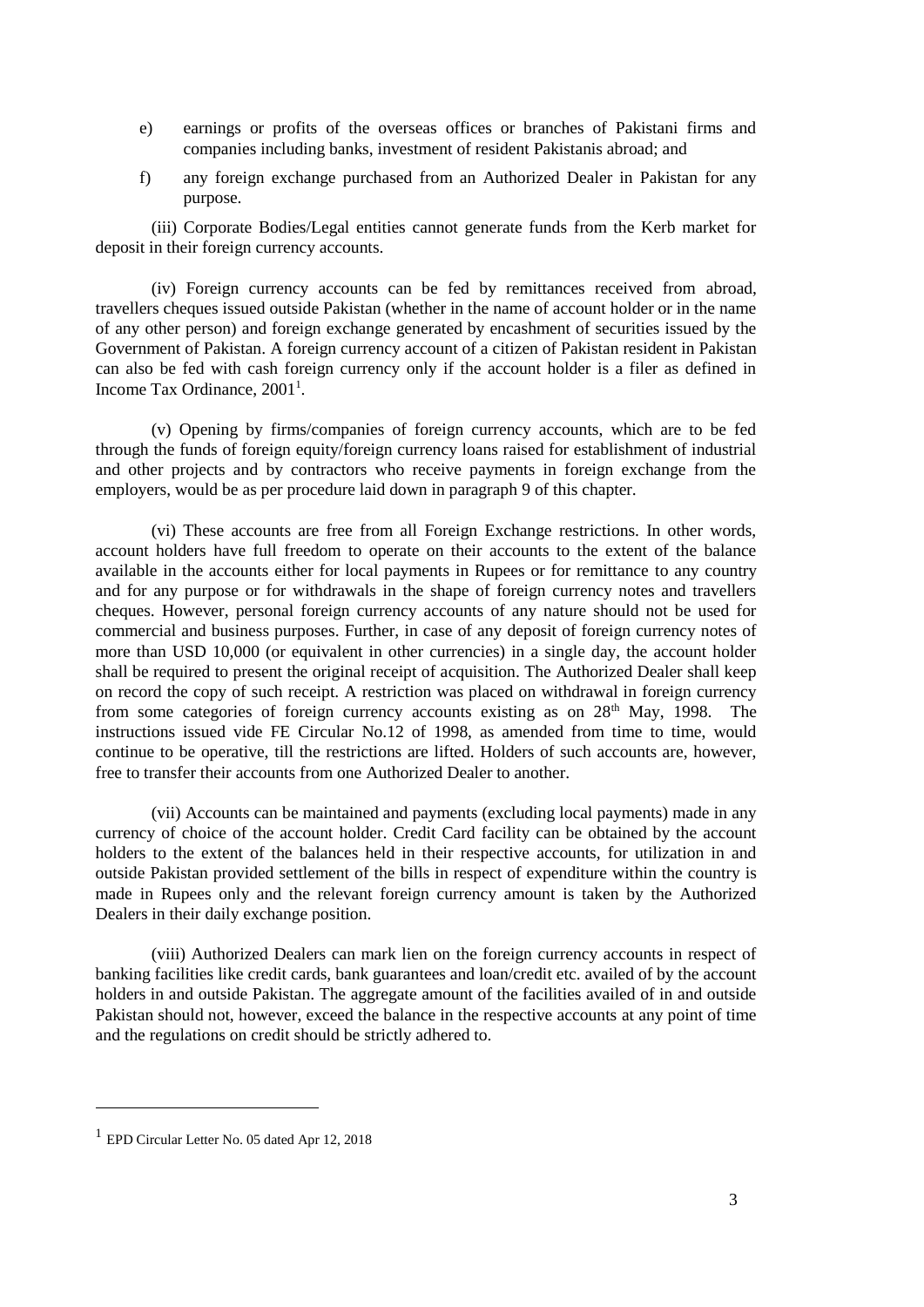(ix) Head/Principal Offices of Authorized Dealers will send to the State Bank such returns in respect of these foreign currency accounts as may be prescribed from time to time.

### **2. Local US Dollar Instruments Collection and Settlement System.**

With the liberalization of the foreign currency regime in the country, and to facilitate operations for maintaining Foreign Currency Accounts under FE-25, Local US Dollar Instruments Collection and Settlement System has been introduced in Pakistan with effect from March 11, 2004.

Scope and Salient Features of Local US Dollar Instruments Collection and Settlement System are given in Appendix VI-2:

#### **3. Different Schemes for Foreign Currency Accounts.**

Foreign currency accounts covered by paragraph (1) could be opened by the Authorized Dealers upto 28<sup>th</sup> May, 1998 under the State Bank's forward cover scheme, and thereafter under the rules introduced vide FE Circular No.25 of June 20, 1998. Separate ledgers will be maintained by the Authorized Dealers for these foreign currency accounts. In addition, Special Foreign Currency Accounts can be opened with the specific or general permission of the State Bank.

### **4. State Bank's Forward Cover Scheme.**

(i) Under the State Bank's forward cover scheme, the Authorized Dealers will fix their own rates of interest for Term Deposits of 3 months, 6 months, 12 months, 2 years and 3 years provided they do not exceed the average Bid rates provided by British Banker's Association (BBA) for the concerned currencies at the close of business on the previous working day plus the margins prescribed by the State Bank from time to time. The maximum rates for payment of interest, including the margins allowed by the State Bank, are published daily by the Foreign Exchange Rates Committee.

(ii) As regards foreign currency deposits of less than 3 months including Call Deposits, Savings Bank, Special Notice etc. accounts, Authorized Dealers shall pay interest on the basis of return last allowed on similar Rupee PLS Accounts provided the rate at which interest is paid does not exceed the interest rate applicable to 3 months Term Deposits of the relevant foreign currency.

(iii) Authorized Dealers shall sell all the deposits in foreign currency accounts to the State Bank in multiples of US\$ 1,000/-, £ Stg.1,000/-, Euro 1,000/- and J. Yen 250,000/-. State Bank shall cover exchange risk of all such deposits as well as interest accruing thereon at the option of the Authorized Dealers, subject to payment of fee at the time of taking the forward cover at the rate(s) prescribed by the State Bank from time to time. Fee is payable on the full amount of forward cover obtained notwithstanding whether it is in respect of the amounts of deposit or for both the amount of deposit and interest. In case of premature withdrawal of deposit, fee for the unexpired period is refundable.

### **5. Acceptance of Deposits from foreign banks operating abroad and overseas branches.**

As an exception to the rules set out in paragraph 1(i) (j) of this chapter, Authorized Dealers can accept foreign currency deposits from their overseas branches and foreign banks operating abroad, including financial institutions owned by them, provided the amount and period of maturity of such deposits is not less than those prescribed from time to time. Interest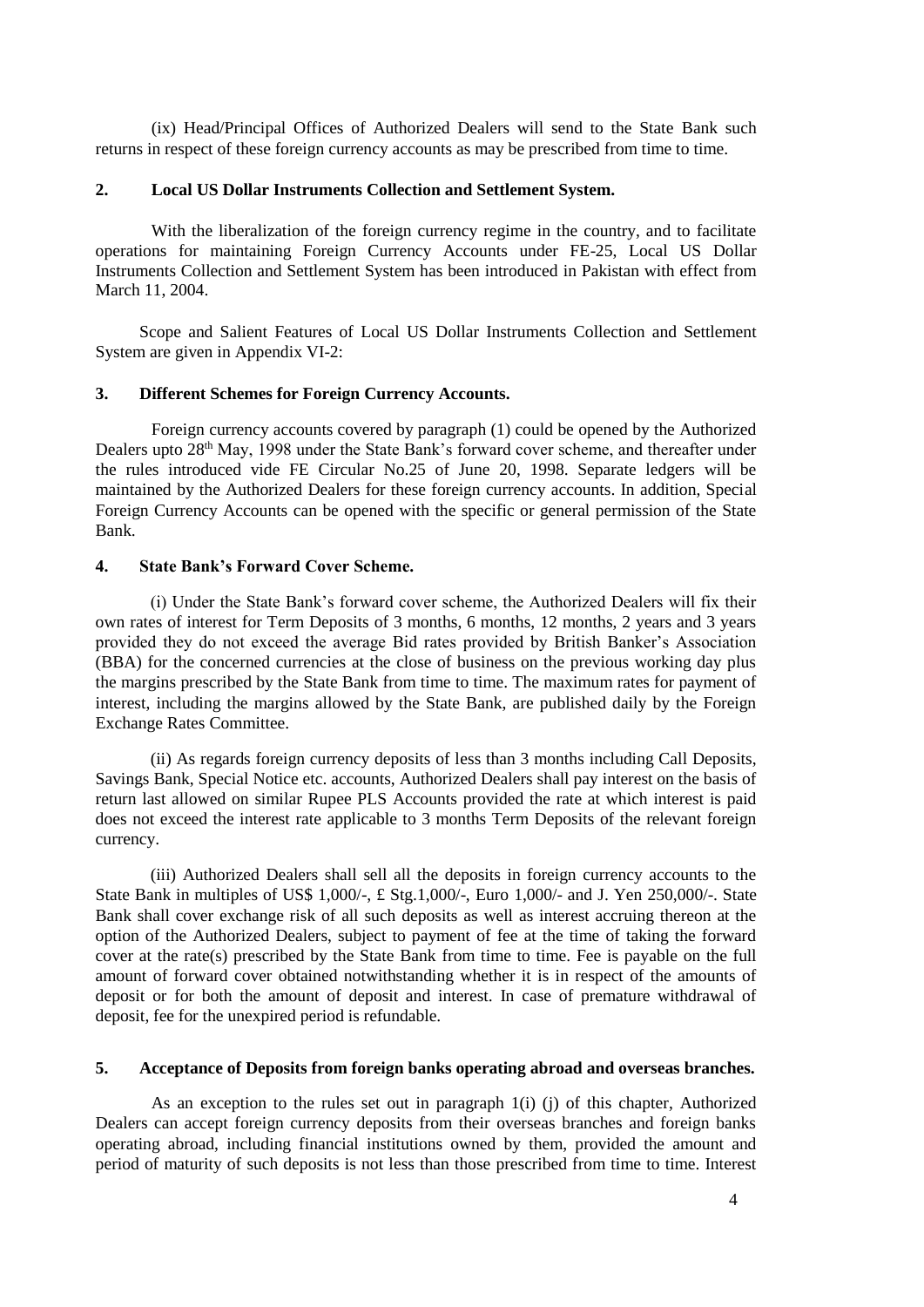on these foreign currency deposits can be paid by the Authorized Dealers annually, six monthly or quarterly in accordance with the option exercised by the depositor in writing at the time of placement of deposits. Interest can be paid at the rate not exceeding the prescribed margins over Bid rate for the respective period as provided by the BBA at the close of business on the working day immediately preceding the date of deposit as published by the Foreign Exchange Rates Committee.

# **6. Payment of subsidy on account of interest differential.**

Where the interest paid on foreign currency Term Deposits of 3, 6 and 12 months on the basis of BBA's bid rates as prescribed in the earlier paragraphs exceeds the return last allowed on similar Rupee PLS Accounts, State Bank shall reimburse the amount of differential on account of the excess to the Authorized Dealers. For the purpose of claiming reimbursement of the differential, Authorized Dealers should furnish to the Chief Managers' Offices of the SBP-Banking Services Corporation, details of individual foreign currency Term Deposits in the prescribed form (Appendix V-2) while surrendering the amount of foreign exchange to the State Bank. This statement will be submitted in triplicate and bear running serial number. After the interest has been paid, claim for payment of interest differential will be lodged by the Authorized Dealers with the Chief Managers' Offices of the SBP-Banking Services Corporation in the form given at Appendix V-3.

# **7. F.E. 25 Scheme.**

(i) The amounts of foreign currency deposits accepted outside State Bank's forward cover scheme i.e. under F.E. Circular No. 25 of 1998, are not required to be surrendered to the State Bank and the Bank will not provide any forward cover for the same. The Authorized Dealers accepting such deposits are free to lend, invest and place on deposit such funds in Pakistan and abroad subject to the observance of regulations prescribed under the Banking Companies Ordinance.

(ii) Authorized Dealers are free to decide the rate of return offered on such deposits.

(iii) Authorized Dealers may open foreign currency accounts and extend trade loans under FE-25 Scheme in US Dollar (USD), Pound Sterling (GBP), Euro (EUR), Japanese Yen (JPY), Canadian Dollar (CAD), UAE Dirham (AED), Saudi Riyal (SAR), Chinese Yuan (CNY), Swiss Franc (CHF) and Turkish Lira (TRY).

(iv) Authorized Dealers may use the interbank placements and interbank SWAPs or any other source of foreign currency liquidity that is permitted under SBP Rules/Regulations to extend trade loans in the above foreign currencies. However, currency of the trade loan should be the same as that of the underlying LC/ Firm Trade Contract.

(v) In terms of BSD Circular No. 18 dated the 31st March, 2001, Banks have been allowed to use/invest their deposits mobilized under FE 25 for financing of Import/Exports. The Authorized Dealers must follow the guidelines on the subject which are available at Appendix VI-3.

# **8. Special Foreign Currency Accounts of Private Power Projects.**

(i) Authorized Dealers may open the following Special Foreign Currency Accounts/Offshore Foreign Currency Accounts of private power projects in Pakistan as per the Implementation Agreements (IAs) entered into with Private Power and Infrastructure Board (PPIB), Government of Pakistan. These accounts will be maintained during the construction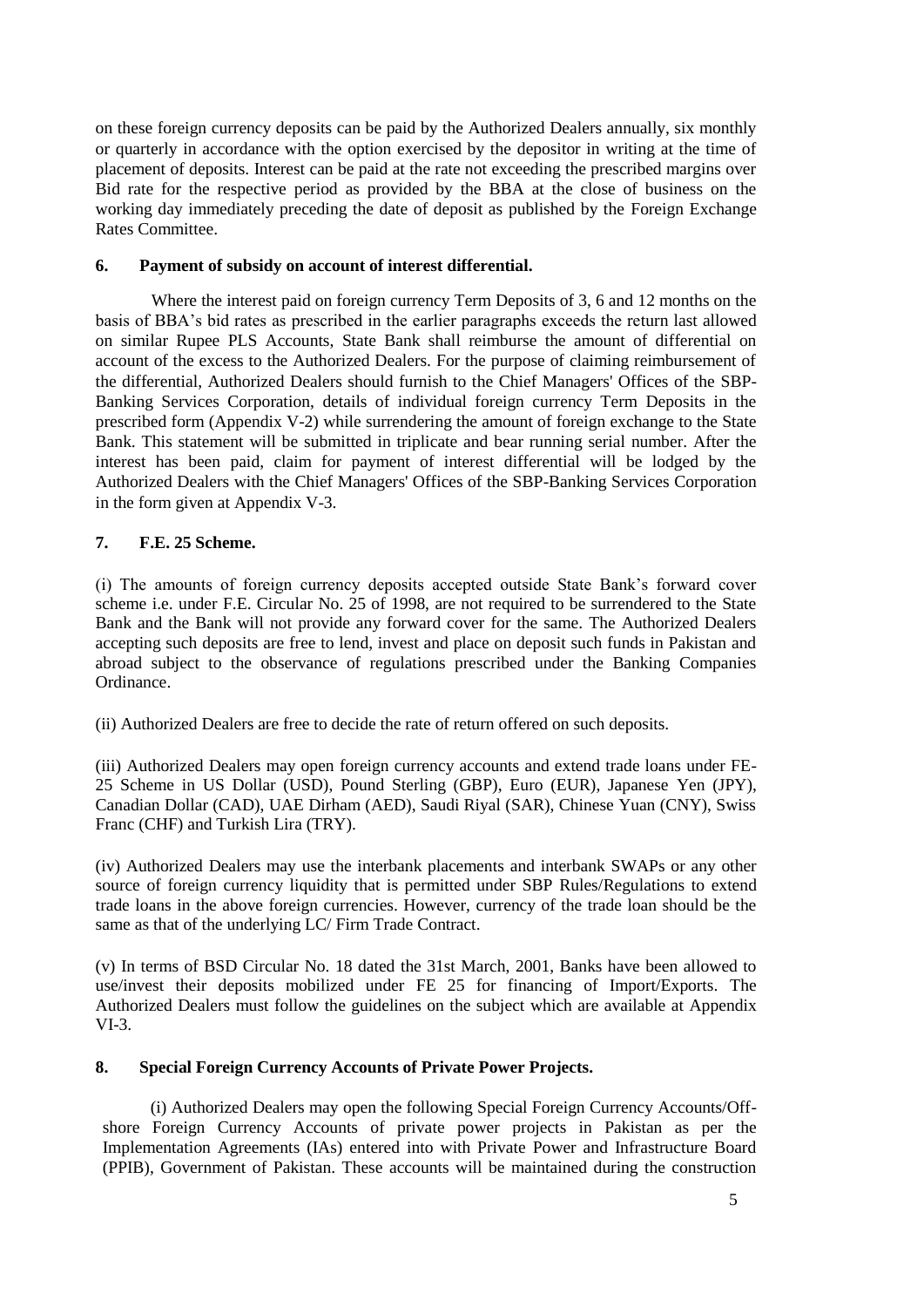and operation of the projects for the following purposes subject to the conditions mentioned against each and the balances held in such accounts will be retained by the Authorized Dealers in addition to their Exposure Limits and will also not be required to be reported under F.E. 25 Scheme:

#### **a) Special Foreign Currency Account in or outside Pakistan.**

This will be maintained for deposit of foreign equity and foreign currency loan under the Loan Agreement registered with the State Bank. The amounts available therein will be utilized for the purposes of the project as provided for in the IAs.

### **b) Special Foreign Currency Insurance Account.**

This will be maintained for depositing amounts required for payment of insurance/reinsurance premia and for receiving insurance/reinsurance claims against covers taken in foreign currency outside Pakistan with the approval of the Controller of Insurance or with State Bank's approval from an insurer in Pakistan, provided that amounts not required for meeting expenditure in foreign exchange will be repatriated to Pakistan and converted into rupees.

### **c) Off-Shore Foreign Currency Control Account.**

This will be maintained subject to the condition that PPIB/Independent Engineer would determine for each project the portion of revenues required to meet the foreign currency cost for operating the project.

### **d) Off-Shore Foreign Currency Operating Account.**

This will be maintained subject to the condition that O&M expenses to be remitted/deposited periodically to this account will be apportioned by the PPIB/Independent Engineer.

#### **e) Off-Shore Disputed Payment Escrow Account.**

This will be maintained subject to the condition that the balance will be remitted to Pakistan once the dispute is over.

#### **f) Off-Shore Foreign Currency Debt Payment Account.**

This will be maintained for depositing the amount required for Debt Service.

### **g) Off-Shore Debt Service Reserve Account.**

This will be maintained subject to the condition that this account will be liquidated simultaneously with the retirement of debt and the maximum balance in this account would not exceed the next 12 months Debt Service Payment (both Principal and Interest).

### **h) Off-Shore Foreign Currency Maintenance Reserve Account.**

This will be opened and maintained subject to the condition that this amount will be liquidated simultaneously with the life of the agreement and that this account will hold the maximum of US\$ 3 million during the term of Power Purchase Agreement.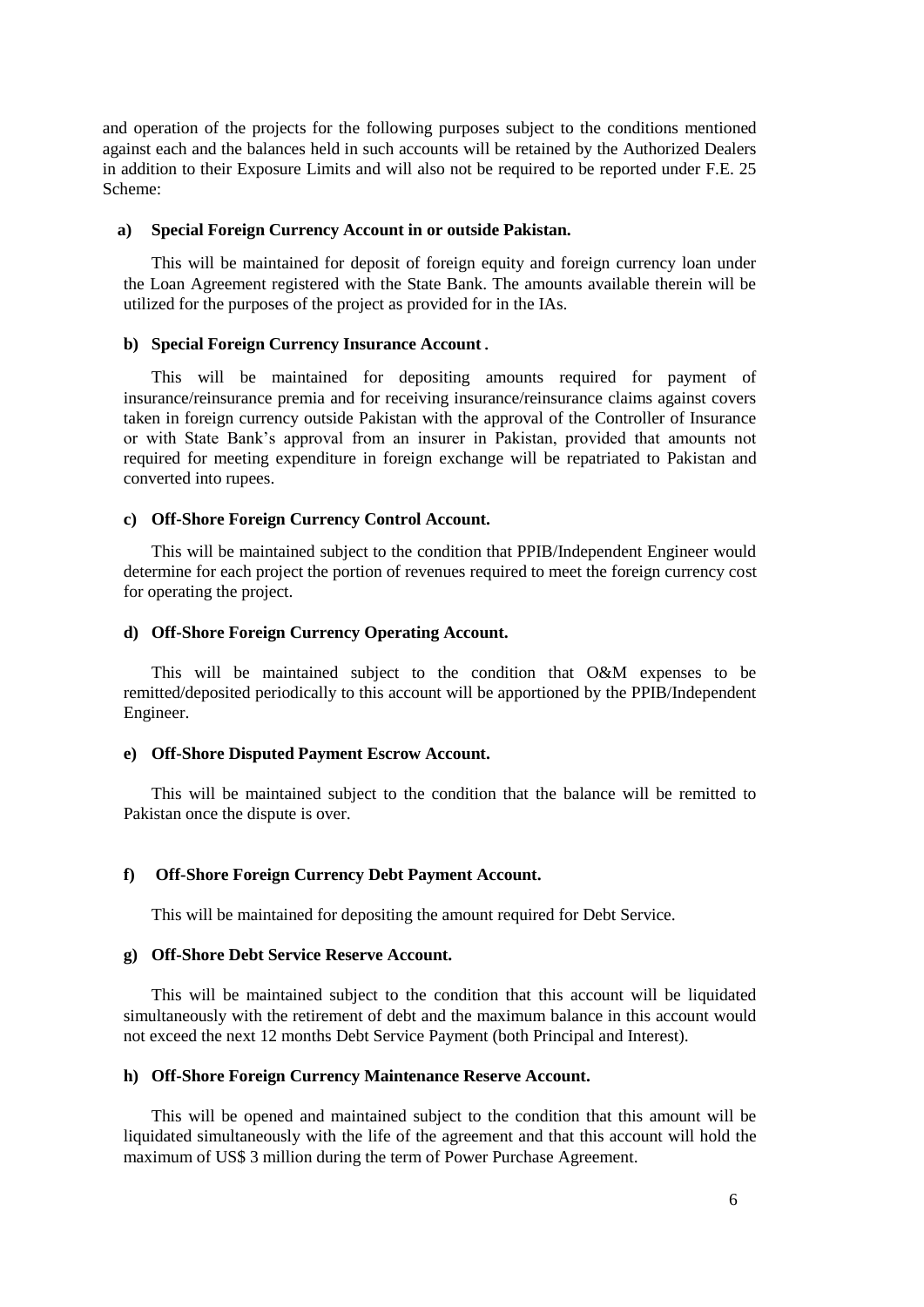# **i) Off-Shore Foreign Currency Dividend Account.**

This will be used for receiving remittance of dividends as and when declared and paid by the company.

(ii) <sup>2</sup>A monthly statement in the form prescribed at Appendix V-4 will be submitted electronically to the Statistics & Data Warehouse Department of State Bank at [fca.stat@sbp.org.pk](mailto:fca.stat@sbp.org.pk) by 5th of the following month for each account separately. However, certificates from the companies' auditors to the effect that the payments made from the accounts are strictly in accordance with or covered under the Implementation Agreement, Power Purchase Agreement or other agreements, if any, approved by the Government will be submitted to Exchange Policy Department of the State Bank.

(iii) Interest earned on balances held in these accounts will be repatriated to Pakistan.

(iv) There will be nil balance in the Main Control Account and all other accounts after the expiry of the relevant Agreement Period.

(v) Any earnings from dealing in currency/exchange should also be repatriated to Pakistan.

(vi) Authorized Dealers will ensure that Income Tax, wherever due on payments made through the accounts, is duly deducted and paid to the Income Tax Authorities.

(vii) Authorized Dealers may also open Special Foreign Currency Accounts of the foreign EPC (Engineering, Procurement and Construction) and O&M (Operation and Maintenance) contractors of the Power Projects operating in Pakistan with the approval of the Government for receipt of foreign currency amounts under the contracts awarded to them by the Power Projects and its utilization in accordance with the EPC/O&M contracts.

### **9. Special permission for Foreign Currency Accounts.**

(i) Foreign Oil/Mineral exploration companies and foreign contractors and their foreign sub-contractors may be allowed by the Authorized Dealers to open foreign currency accounts under the Scheme described in paragraph 7 or Special Foreign Currency Accounts subject to the condition that they will meet all their expenditure in Pakistan including salaries of foreign nationals/non-residents in Pak Rupees only, out of rupee payments, if any, received by them in terms of their contracts/by converting in the inter-bank market funds received from their Head Offices/by converting funds from their foreign currency accounts in the inter-bank market.

(ii) (a) Firms and companies raising foreign equity and foreign currency loan may be allowed by Authorized Dealers to open special foreign currency account for receiving and retaining the foreign funds on submission of information about the source of foreign funding and the amount required to be retained in foreign currency. The funds available in such foreign currency accounts can be used by the account holders for making only those types of payments which are otherwise permissible in terms of the instructions laid down in this Manual (e.g. imports, consultancy) and which are related to the business of the account holder. Any amount not so used will be required to be converted into rupees in the inter-bank market and no withdrawal will be allowed in the shape of foreign currency notes.

<sup>2</sup> EPD Circular Letter No. 14 dated December 07, 2016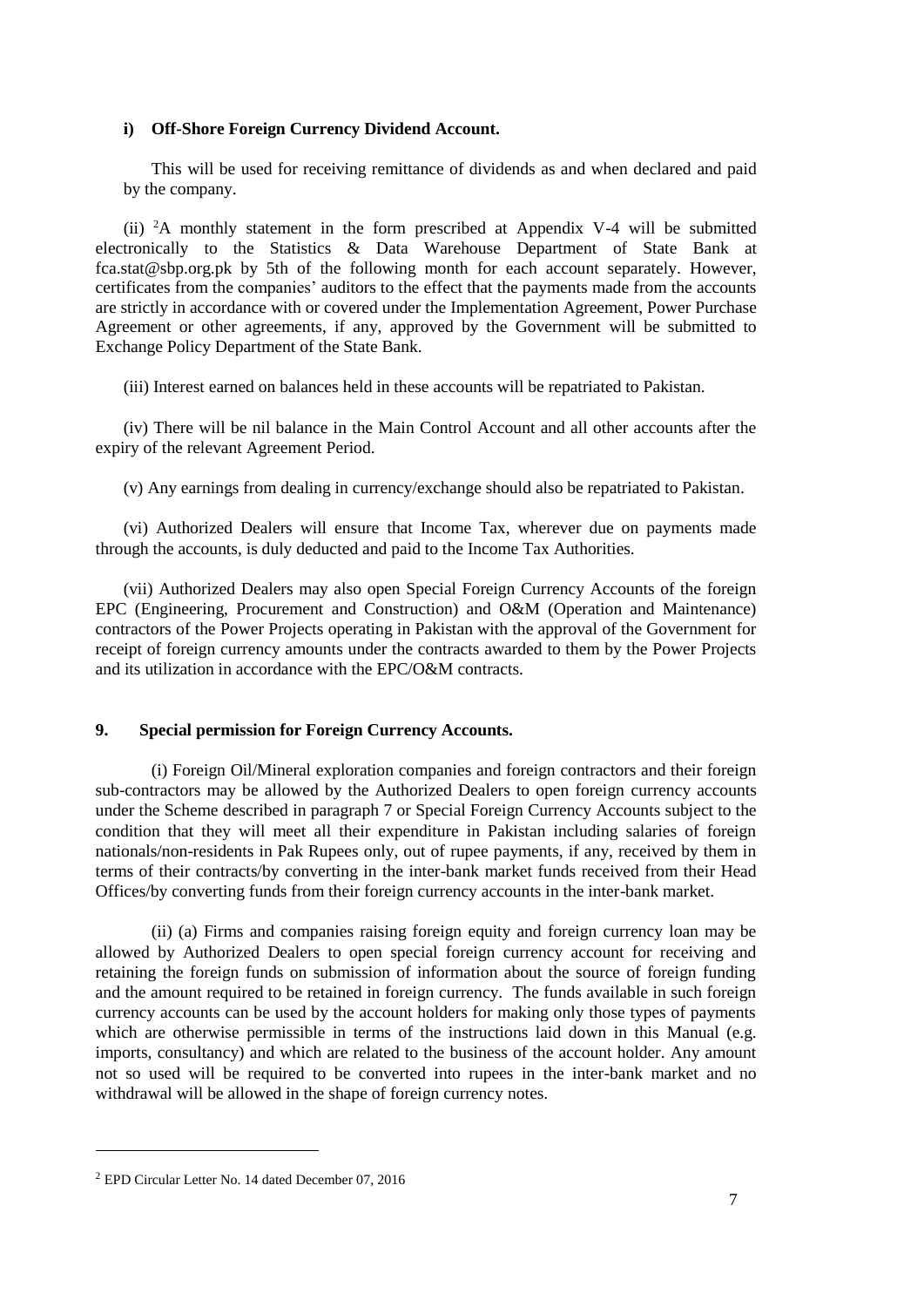(b) The concerned Authorized Dealer will be required to submit monthly statements in the prescribed proforma (Appendix V-4) electronically to the Statistics & Data Warehouse Department of the State Bank at [fca.stat@sbp.org.pk](mailto:fca.stat@sbp.org.pk) by 5th of the following month for each account separately. However, the related import documents, invoices, agreements etc. will be submitted to Exchange Policy Department of the State Bank.

# **10. Reporting of receipts into and payments from foreign currency accounts.**

Receipt of foreign currency amounts for credit to the foreign currency accounts under the Forward Cover Scheme should be reported by the Authorized Dealers as "Purchase" on Schedule 'J' under Code 9532, 9533, 9534, 9535, 9536 in the case of accounts opened in terms of paragraph 1 and under Code 9648, 9649, 9650, 9651, 9652, 9698 and 9699 in respect of accounts opened under special permission granted by the State Bank in accordance with the provisions of paragraphs 8 & 9 ibid. Similarly payments out of the foreign currency accounts should be reported by the Authorized Dealers as "Sale" on Schedule E-4 under Code 1522, 1523, 1524, 1525, 1526 in the former case and under Code 1652, 1653, 1530 and 1699 in the later case. Transactions in accounts covered by paragraph 7 are also required to be reported in the summary statements.

# **11. Reporting of local disbursements from foreign currency accounts.**

Authorized Dealers should report the payments in rupees from foreign currency accounts as "Sale" on Schedule E-4 under Code 1522, 1523, 1524, 1525, 1526 or, 1652, 1653,1530 and 1699 as the case may be. The Rupee receipts should simultaneously be reported as "Purchase" on relevant schedules under a code appropriate to the purpose of the receipt.

# **12. Reporting of interest on foreign currency accounts.**

Interest paid by Authorized Dealers on Foreign Currency Accounts should be reported as "Sale" on Schedule E-4 of the monthly foreign exchange returns under Code 1431. The receipts should simultaneously be reported as "Deposits" in FCA on relevant schedules under an appropriate code.

# **12A.** <sup>3</sup>**Maintenance of record of foreign currency transactions and reporting to the State Bank**.

Authorized Dealers are required to maintain consolidated data/record of transactions routed through foreign currency accounts of individuals/entities at their head offices on monthly basis, in addition to the data/record already being maintained, in the following manner:

- i. Data of those personal foreign currency accounts maintained by individuals where aggregate amount exceeding US\$ 10,000 or its equivalent in other foreign currencies is deposited in, withdrawn from or remitted out from the account during the month as per the format at [Appendix VI-](http://www.sbp.org.pk/epd/2016/FECL3_Annex.pdf) 4.
- ii. Data of foreign currency accounts maintained by entities where aggregate amount exceeding US\$ 25,000 or its equivalent in other foreign currencies is deposited in, withdrawn from or remitted out from the account during the month as per format at [Appendix VI-](http://www.sbp.org.pk/epd/2016/FECL3_Annex.pdf) 4.

<sup>3</sup> EPD Circular Letter No.03 dated February 23, 2016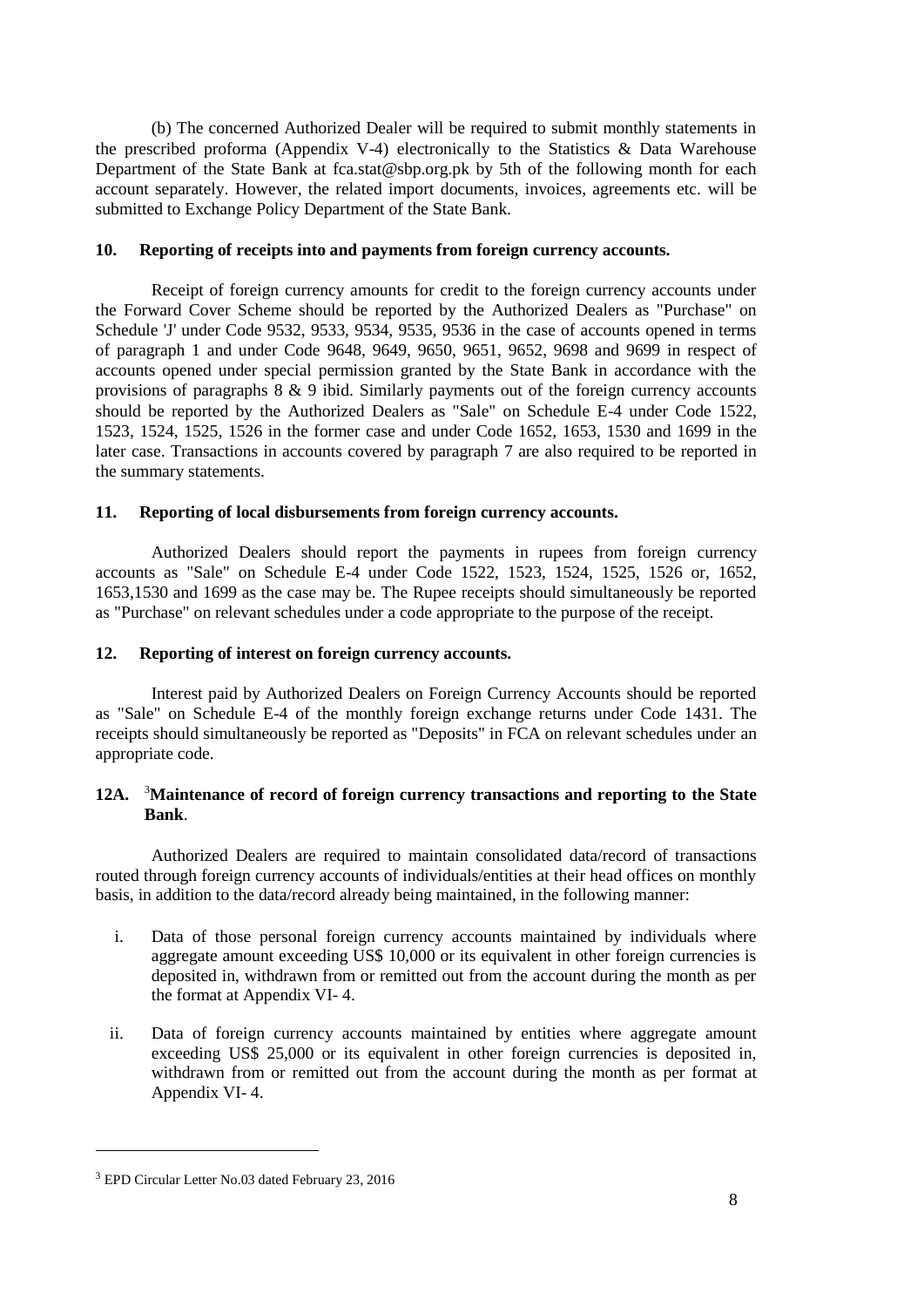<sup>4</sup>Further, Authorized Dealers should report data related to foreign currency accounts (deposits, utilization and borrowings, etc.) and that reported through various statements to the Director, Statistics & DWH Department at [fca.stat@sbp.org.pk](mailto:fca.stat@sbp.org.pk) electronically through the Data File Structure (DFS) available at <sup>5</sup>Data Warehouse Knowledge Centre under Balance of Payment Tab latest by 7th of the following month for each reference month.

# **13. Payments by Foreign Nationals in Foreign Currencies.**

Payments in foreign currency by foreign nationals residing in Pakistan to or on behalf of residents of Pakistan whether Pakistanis or foreign nationals are prohibited. Foreign nationals should not, therefore, directly or indirectly, make foreign currency available to the residents or to other persons on their behalf against payment in Rupees. Such payments are prohibited even from their foreign currency accounts which they are permitted to maintain and operate from Pakistan.

### **14. Foreign Exchange received by Residents in Pakistan.**

Payments in foreign exchange received by an Authorized Dealer on behalf of a resident in Pakistan must not be retained in foreign exchange but must be converted into Rupees unless the State Bank has given general or special permission to the beneficiary to retain the foreign exchange received by him.

<sup>4</sup> FE Circular No. 01 dated February 17, 2017

<sup>5</sup> EPD Circular Letter No. 06 dated May 02, 2018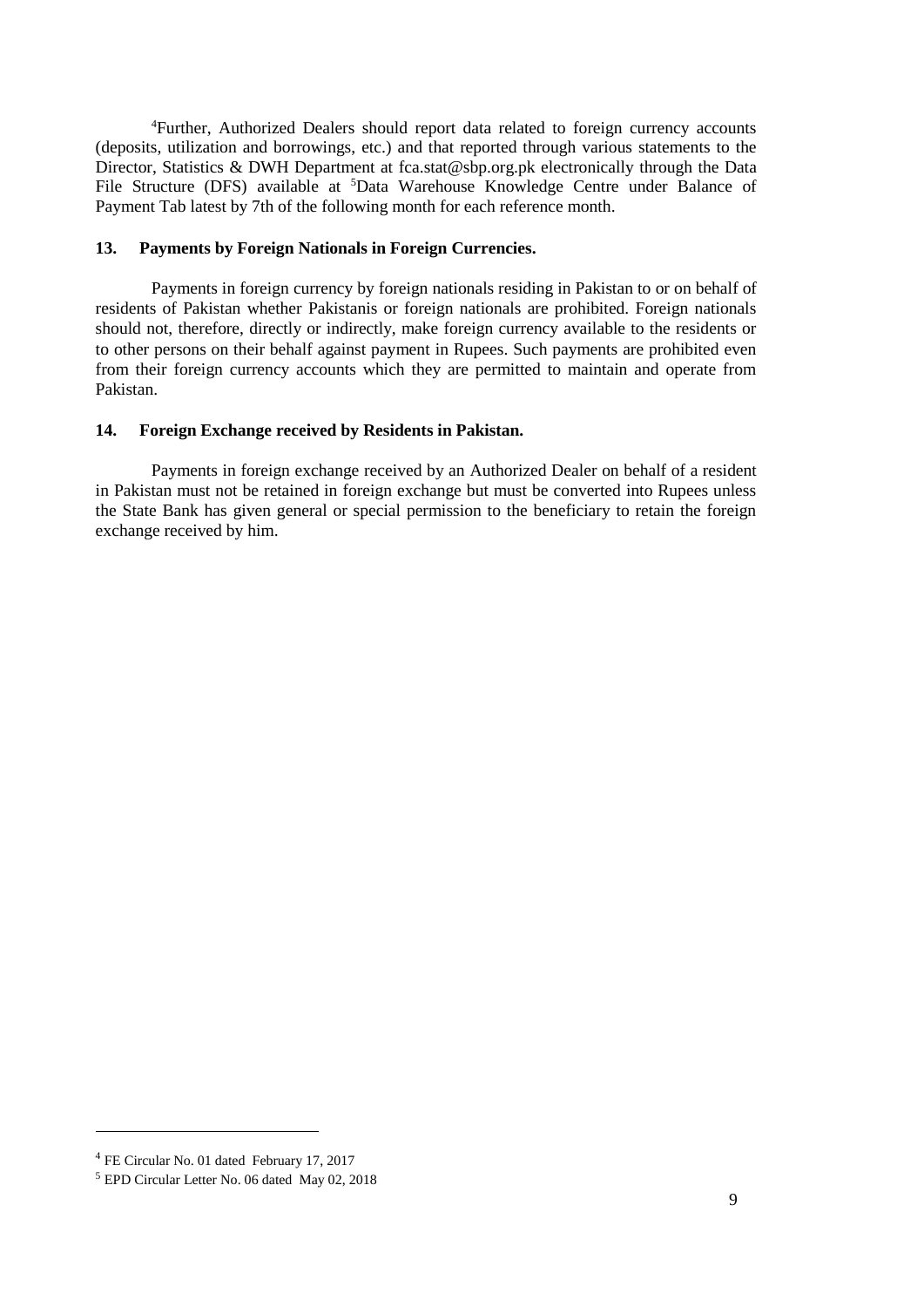# **Local US Dollar Instruments Collection and Settlement System**

- **(i) Instruments:** All financial instruments (cheques, drafts etc.) denominated in US\$ drawn on bank branches (in cities as appear in the coverage list below) in Pakistan will be acceptable for this settlement system.
- **(ii) Coverage:** The bank branches in the following cities will participate in the Local US Dollar Instruments Collection and Settlement System:
	- (a) Karachi (b) Lahore (c) Islamabad (d) Rawalpindi (e) Faisalabad (f) Multan (g) Sialkot (h) Peshawar (i) Quetta (j) Mirpur (k) Hyderabad.

Collection from all other cities will be arranged/ managed by each bank, by making internal arrangements, through any one of the above cities. arrangements, through any one of the above cities.

# **(iii) Collection & Settlement Schedule:**

- (a) There are two collection and settlement days per week, i.e. Monday and Thursday.
- (b) If a collection / settlement day happens to be a bank holiday, then it will be skipped till the next collection/ settlement day.

# **(iv) Designated Office:**

- (a) Each bank will designate a branch/Regional/ Head office in Karachi for presenting outward and receiving inward instruments for collection and settlement through M/s National Institutional Facilitation Technologies (Pvt.) Ltd. (NIFT).
- (b) NIFT will deal with only one designated office of each bank in Karachi for settlement of Karachi and upcountry branches.
- (c) Each bank may also designate one branch in each city (i.e. from the coverage list) with whom NIFT and the designated branch of that bank in Karachi, if required, would liaise for issues regarding collection & settlement relating to other branches in that city.
- **(v) Mandatory Settlement:** It will be mandatory for the banks operating in Pakistan, whose Head Offices or branch offices are located in Karachi:
	- (a) To be a member of this system.

(b) To open US\$ settlement account with a minimum balance of US\$ 10,000/- for settlement with SBP-Banking Services Corporation (Bank) Karachi and thereafter to maintain sufficient balance to cater to the requirements keeping in view their business volume. The said account will be remunerated on the same interest rate as for SCRR for FE-25.

(c) To settle payment of US\$ instruments drawn on them through this system or to return unpaid instruments on settlement date.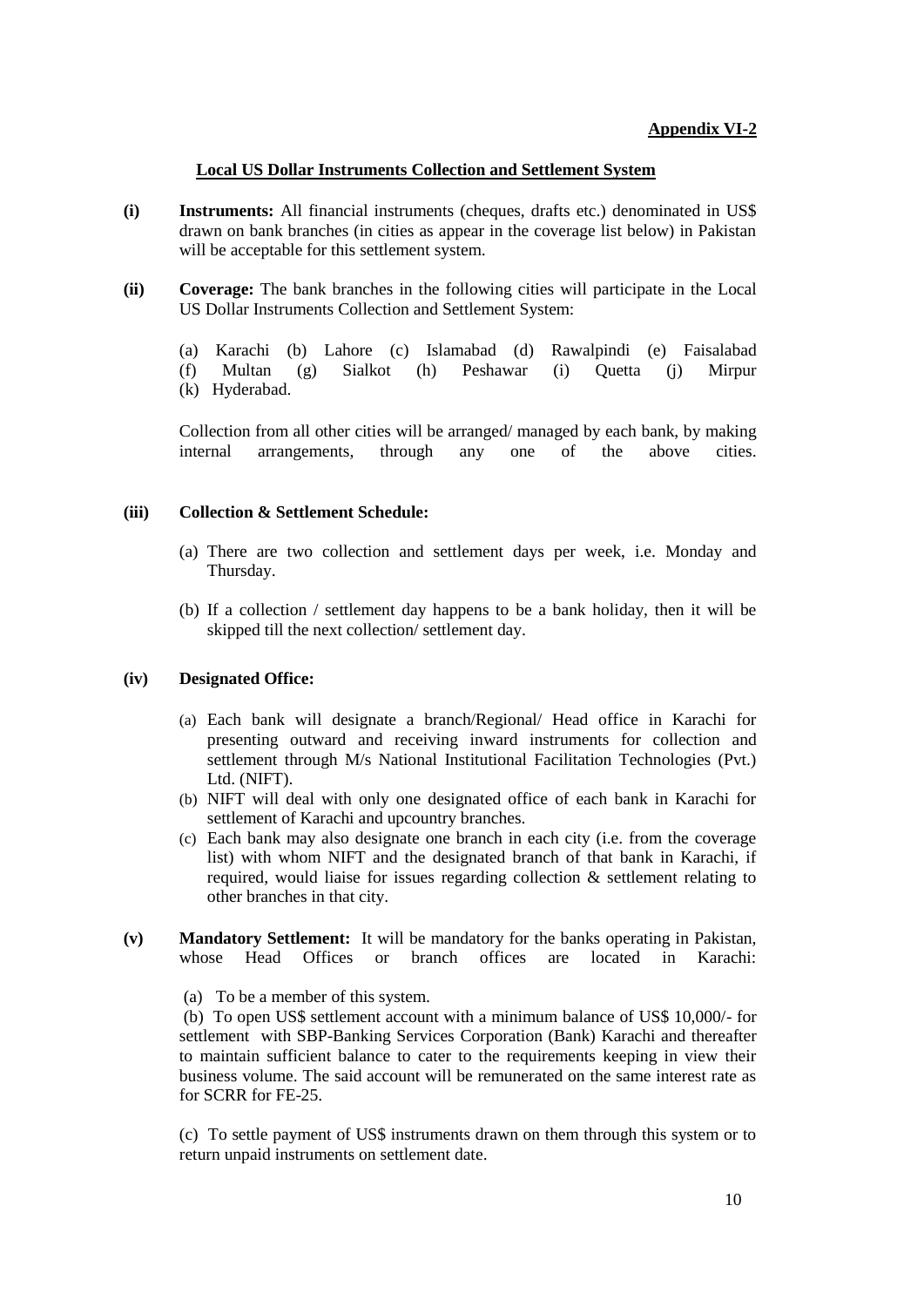(d) In case the paying bank does not return the original instrument on the settlement date to the presenting bank, it will be assumed that the instrument has been accepted for payment and will be settled through this system accordingly.

# **(vi) Processing Cycle:**

- (a) The collection/settlement will be centralized at Karachi. NIFT will interface with one designated branch of each bank in Karachi only.
- (b) Banks will route all inward/outward instruments from their branches in Pakistan through their designated branch in Karachi.
- (c) NIFT will collect/deliver all instruments for inward/outward settlement from the designated branches of Banks in Karachi, process the collection/settlement and deliver a consolidated statement to the respective designated branch of the bank.
- (d) Each designated branch in Karachi will forward the instruments received in inward collection to the payee branch of their bank directly for 'Acceptance' or 'Return unpaid'.
- (e) The payee branch will settle or return the original instrument, if any, to the designated branch in Karachi. NIFT will collect all return instruments from the designated branches in Karachi, process them alongwith inward collection and then route them to the related designated presenting Bank branch in Karachi.
- (f) The Settlement proceeds of the instruments would be communicated to the concerned branch immediately by electronic or any other means on the same day for crediting to the concerned depositor's account.
- **(vii) Date Stamp:** The Collecting Bank will affix the stamp of the date on which outward instruments would be sent to NIFT for collection.
- **(viii) Settlement:** The net settlement will take place by debiting or crediting the respective banks' US Dollar clearing accounts on settlement date.
- **(ix) Settlement Statements:** NIFT will provide a statement of collection / settlement statistics on monthly basis to ascertain the expenses payable by the lodging bank to paying bank at the rate of Rs. 100/- per instrument (for cheques drawn on cities other than Karachi) irrespective of whether the instruments are paid or returned unpaid. All other reports and information will be produced and provided on the existing pattern as for rupee clearing. NIFT will provide stationery and usual collection / settlement preparation material to the branches as is being done for PKR clearing systems.
- **(x) Forced Retention:** If for some unavoidable reasons the relevant bank is unable to provide a returned cheque on the specific collection/settlement date due to any reason beyond control, the designated bank office in Karachi will provide to the concerned bank alongwith inward clearing instruments, with a copy to NIFT, a document on prescribed format (agreed between the banks and NIFT) giving details of the instrument, undertaking that the said instrument will be provided to the lodging bank directly on availability but not later than the subsequent collection / settlement date, that instrument will be considered as returned unpaid.

This process may function in a manner such that the designated bank will furnish the prescribed document in duplicate to NIFT in place of the returned document and NIFT will send the first copy to the lodging bank along with other returns, if any, as a return instrument.

# **(xi) Settlement in case of insufficient balances:**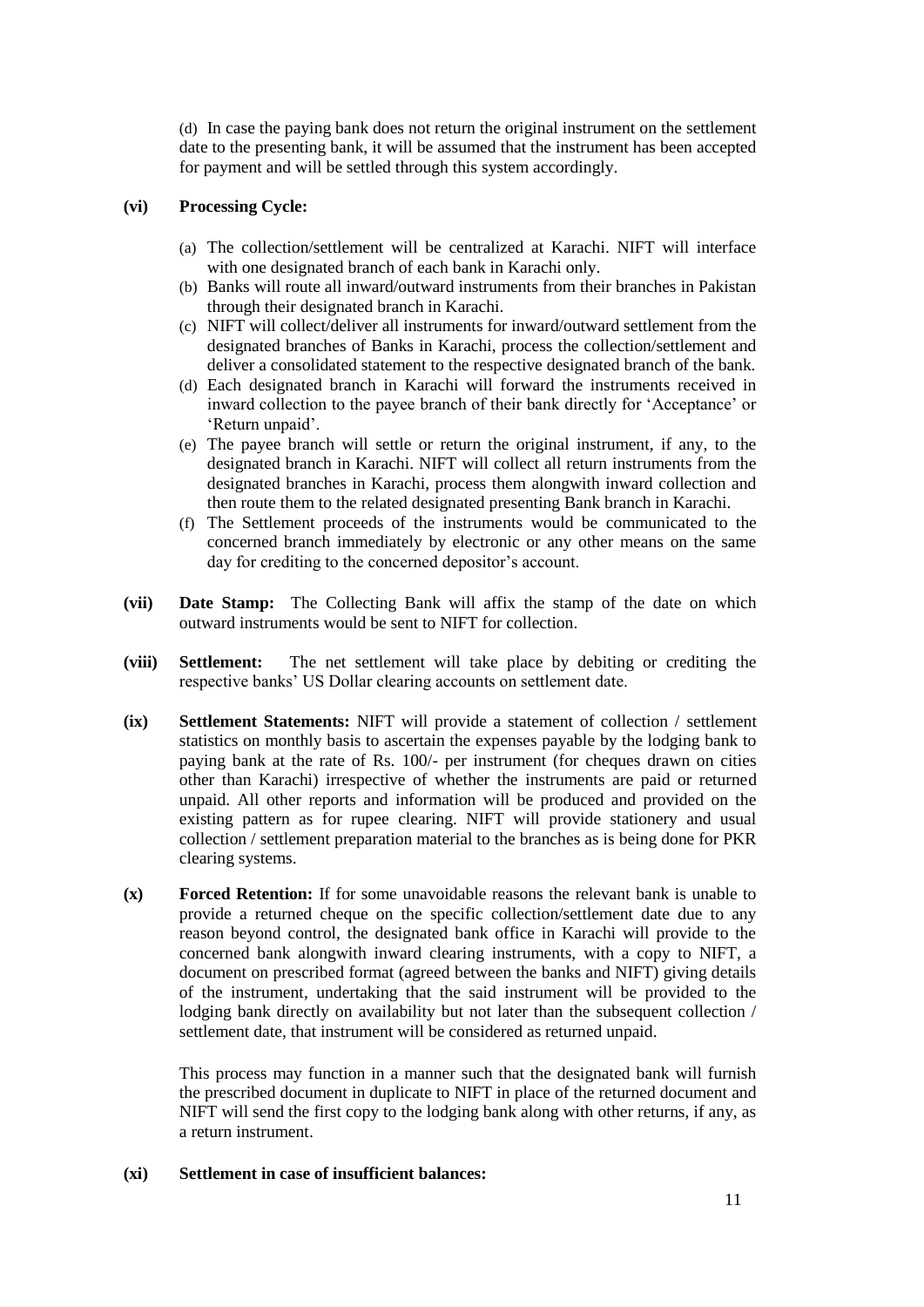At any point in time when the net debit (inward & outward) cannot be paid out of a bank's US Dollar clearing account (due to insufficient balance) held with SBP-Banking Services Corporation (Bank), Karachi, the State Bank reserves the right to adopt a suitable alternate. This will primarily take the shape of payment through an appropriate overnight SWAP from the Pak Rupees clearing account balance of the bank with SBP to the extent of such shortfall in US Dollar account.

**(xii)** SWAP Limit for every Bank is advised to each bank individually.

# **(xiii) Settlement Charges:**

NIFT will charge the presenting bank Rs.100/- per instrument for its services and Rs.100/- for processing a return instrument.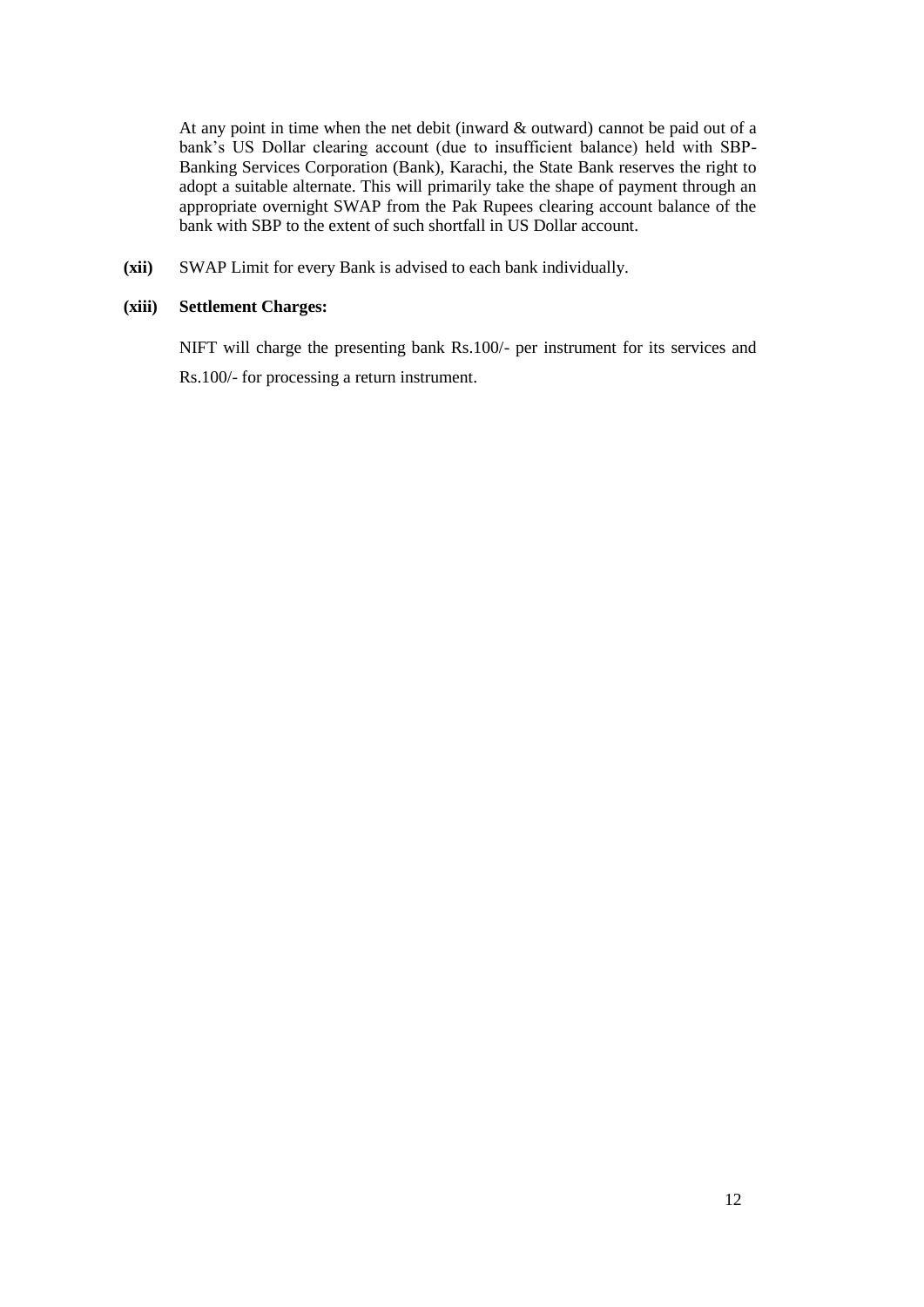# **Guidelines on use of deposits mobilized under FE-25 Scheme for financing of Imports/Exports**

# **A. Exports (For financing pre-shipment, discounting/purchase of documents):**

(a) Authorized Dealers are allowed to extend the FE-25 Export Loans after taking all necessary precautionary measures. The Export Loan facility should be backed by an L/C or firm contract(s).

(b) At the time of allowing the facility, the foreign exchange component of such facilities should be surrendered to an Authorized Dealer at the buying rate.

(c) <sup>6</sup>Authorized Dealers are required to assess the ability of the borrower to repay loan through repatriation of export proceeds in addition to assessing his repayment capacity in PKR. In this respect, Authorized Dealers shall keep in their record the assessment report for each case prepared by them for inspection by the SBP Inspection Team, as and when required. This report should be assessed by risk management department, audited by internal audit department and duly approved by the management as per the bank's policy taking into account the following:

- aa. Financial soundness/repayment capacity of the borrower.
- bb. Borrower's working capital needs.
- cc. Export history of the borrower.
- dd. Market reputation of the borrower.

(d) These loans should be settled through realization of export proceeds or remittances from abroad in line with the prescribed regulations. In case the loan is not settled due to non-shipment/cancellation/partial shipment within the prescribed timelines, Authorized Dealers shall recover a penalty from the concerned exporter at the rate of one percent per month or part thereof in the following cases:

aa. In case of non-shipment, penalty shall be recovered from the date of extension of the loan till settlement of the FE-25 loan.

bb. In case of settlement of the loan after the period prescribed by the State Bank, penalty shall be recovered for delayed period only.

However, in any case, the penalty shall not exceed 10% of the amount of loan. To this effect, the Authorized Dealer should get consent/agreement signed by the borrower at the time of extending the loan. The amount of penalty shall be deposited in favor of

<sup>6</sup> FE Circular No. 05 dated May 10, 2017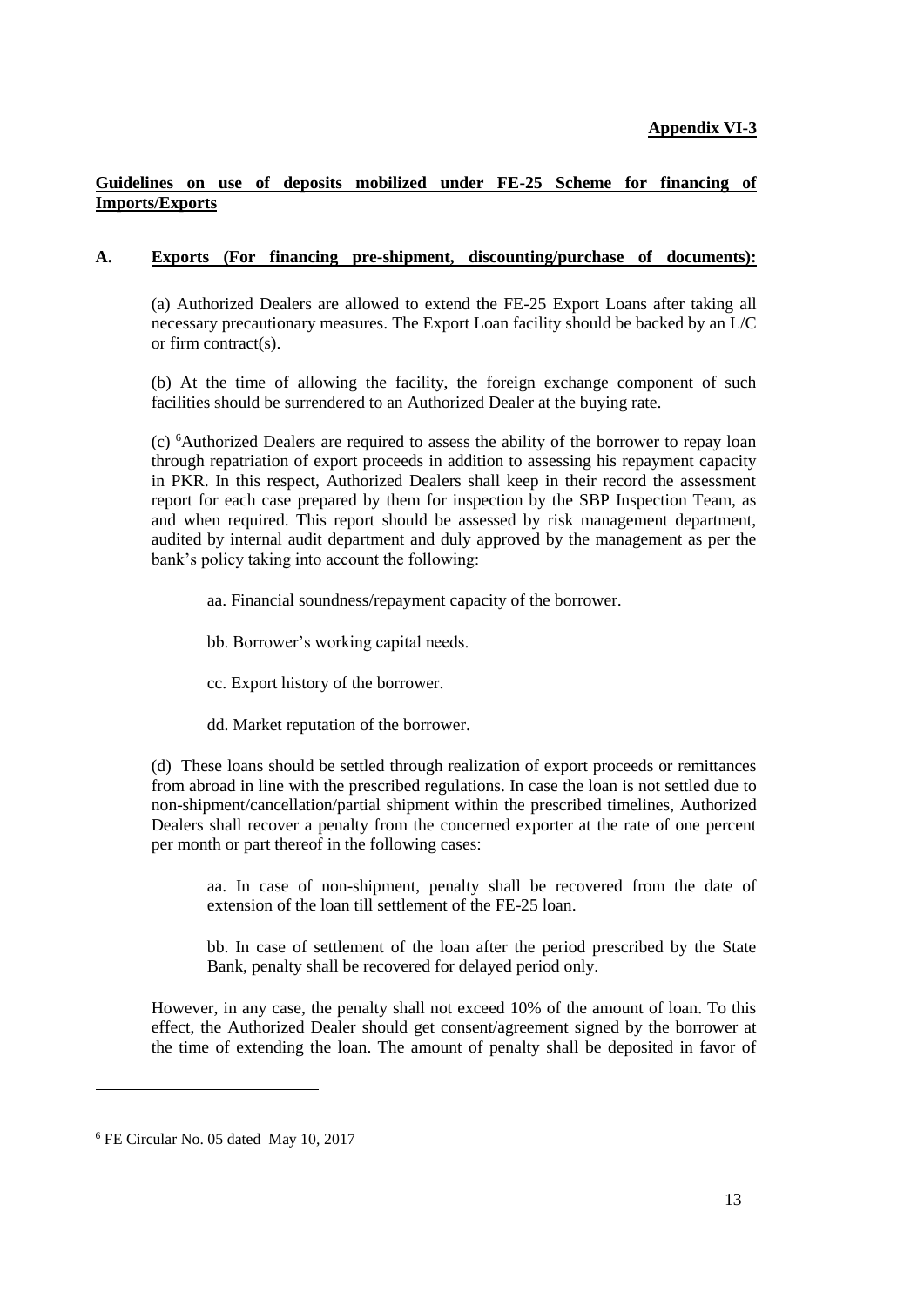<sup>7</sup>State Bank of Pakistan through RTGS Clearing Account No. 427518. In this respect, a consolidated statement regarding all such cases will be submitted by Head/Principal Offices of the Authorized Dealers to the Director, Foreign Exchange Operations Department, SBP-Banking Services Corporation on monthly basis on prescribed format (Appendix V-144).

(e) The settlement of FE-25 loans in respect of cases mentioned at (d) above and other overdue cases under the said scheme, where the amount of loan exceeds USD 50,000/ or equivalent in other foreign currencies, shall be allowed by SBP through interbank market on a case to case basis for which Authorized Dealers may approach the Exchange Policy Department, State Bank of Pakistan, Karachi alongwith the following:

aa) Details of the transaction and certified copies of underlying documents.

bb) Justification for intended settlement of export loan through interbank market.

cc) Certificate from bank's internal audit department that the loan was disbursed after satisfying with the financial health and repayment capacity of the borrower in line with rules and regulations governing FE-25 Loans. Further, the bank has exhausted all efforts/means to get the loan settled by the exporter in line with the prescribed instructions.

dd) Recommendations of the bank for settlement of loan through interbank market.

(f) As regards outstanding loans amounting to USD 50,000/- or below, the respective Authorized Dealers may settle the loan itself through interbank market subject to observance of the above guidelines. This provision shall be applicable on outstanding loans granted previously as well as on loans to be granted in future.

(g) In case the exporter fails to settle the loan amount as per the prescribed procedure, Authorized Dealers may convert underlying foreign exchange liability into PKR after recovery of penalty as mentioned at (d) above.

(h) The SBP's approval for settlement of FE-25 loan through interbank market shall not affect adjudicating proceedings, if in progress, with the Foreign Exchange Adjudication Department, SBP-Banking Services Corporation against exporter/ Authorized Dealer in connection with repatriation of export proceeds from abroad.

(i) Authorized Dealers shall maintain complete record of transactions related to settlement of FE-25 loans and shall present the same to SBP Inspection Team for inspection, as and when called for.

(j) If at any stage, it is established that the exporter has misutilized the loan, he will not be eligible to avail such facility in future. Moreover, violation of any rule/regulation/instruction on the part of Authorized Dealer would attract regulatory action under the related provisions of the Foreign Exchange Regulation Act, 1947.

<sup>&</sup>lt;sup>7</sup> EPD Circular Letter No. 22 dated Dec 05, 2017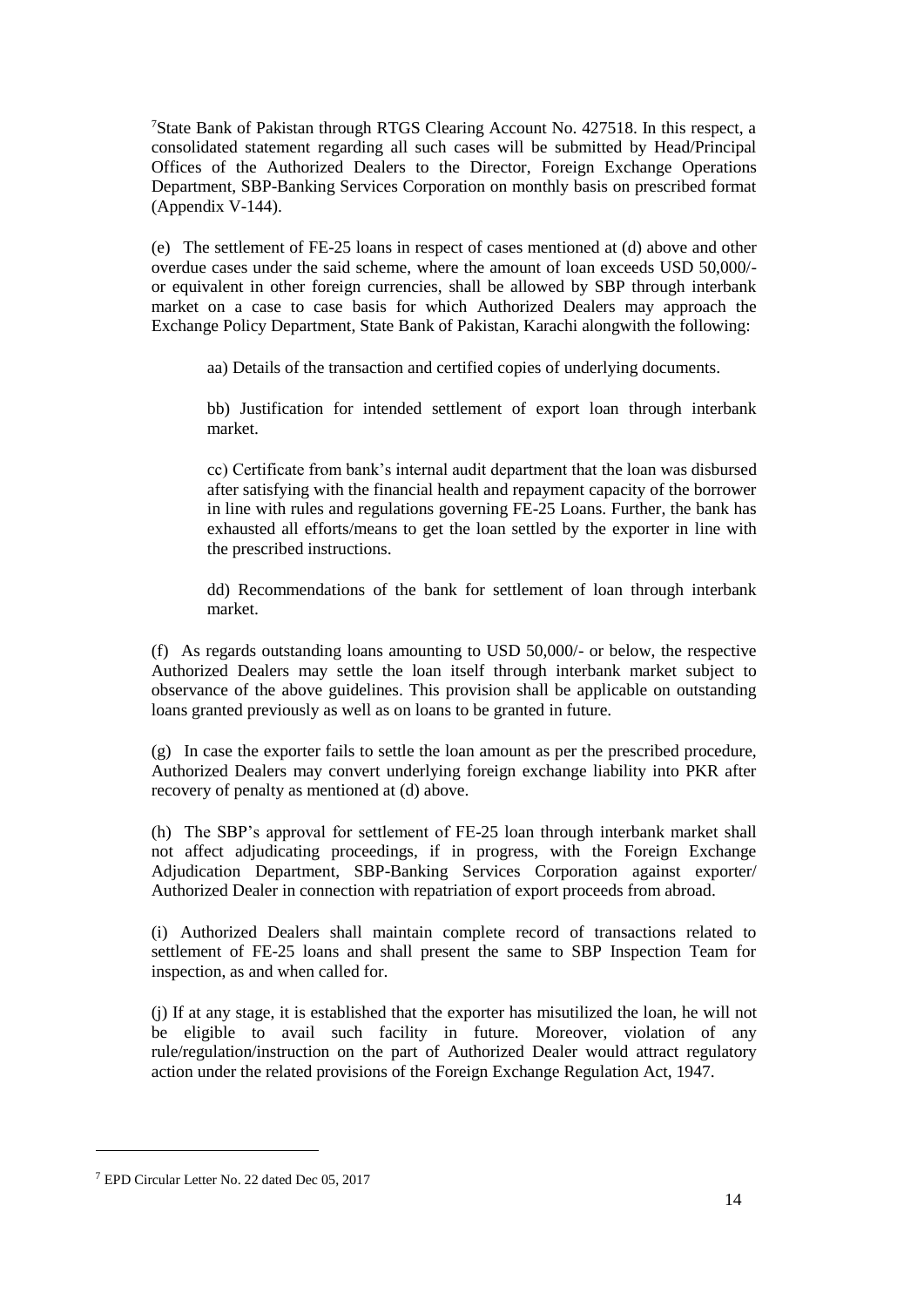(k) Authorized Dealers are allowed to adjust foreign currency loan against pre-shipment finance from the proceeds of the post shipment facility, against which the pre-shipment facility was allowed earlier, like discounting of foreign bills in foreign currency.

(l) On receipt of export proceeds, the Authorized Dealers would adjust the loan outstanding against that export bill and PRC can be issued to the extent of export proceeds at exchange rate on which original financing was allowed by converting into Pak Rupees accordingly. The reporting of 'E'/ 'EFE' forms would be done on the date of receipt of export proceeds.

(m) All bank charges on exports and interest on such export loans would be recovered from inter-bank market against form 'M' that would be submitted alongwith the monthly foreign exchange returns.

(n) For outstanding forward cover and subsequent financing of export bills in foreign currency, instructions contained in Para 11 Chapter 4 of FE Manual would apply.

(o) The pre-shipment finance allowed against an L/C or firm contract would only be adjusted through discount of documents against the same L/C or firm contract.

(p) In case, maturity of a pre-shipment export loan under FE-25 deposits falls prior to the date of realization of export proceeds, exporters have the option to convert the preshipment loan into post-shipment loan, provided the maximum period of the loan (both pre-shipment & post-shipment) does not exceed 270 days.

# **B. Imports (Financing against Import Bills)**

(a) The facility for imports can be allowed only from the date of actual execution of import payments in foreign currency by creating a foreign currency loan against the importer. The maximum period of such loans should not exceed six (6) months from the date of disbursement.

(b) For repayment of the loan, the Authorized Dealers are allowed to purchase foreign currency to the extent of loan from inter-bank market at the prevailing exchange rate on the date of repayment in order to adjust foreign currency loan outstanding against such importer(s).

(c) Authorized Dealers are allowed to purchase foreign currency from inter-bank market to cover the interest amount on such loans against submitting 'M' forms alongwith monthly foreign exchange returns.

(d) The reporting of forms 'I'/ 'EIF' would be on the date of actual payment against the documents.

(e) No forward cover will be provided to importer(s) who avail foreign currency finance against FE-25. The forward cover facility is allowed only against outstanding import commitments.

# **C. Reporting Procedure**:

# **I) Lending to Exporters.**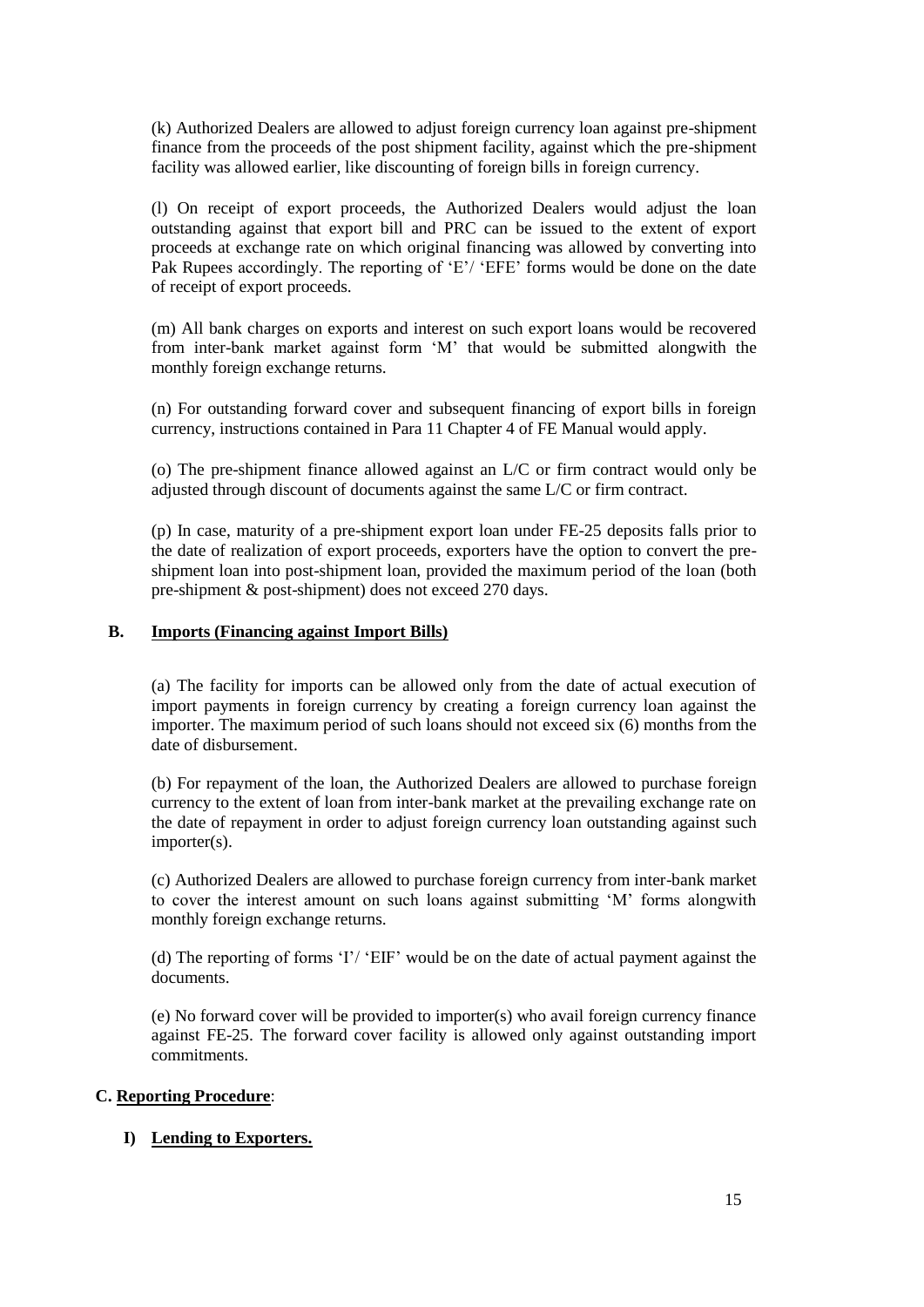- At the time of extending the loan, the transactions will be reported on Schedule 'E-4' as payment for loan under the Code No.1535 or1536 (The disbursement will be made in equivalent Pak Rs.).
- At the time of adjustment of loan at realization of foreign exchange proceeds of exports, the realization of export bill will be reported under relevant code HS code on Schedule A-1. In case of non-realization of export receipts, use purpose code 9543 or 9544 at Schedule J.

# **II) Lending to Importers.**

- At the time of extending the loan, payment abroad against import will be reported on Schedule E-2 under relevant HS code. However, at the time of adjustment of loan purpose code 9545 will be reported on Schedule 'J' as receipt.
- Authorized Dealers are allowed to utilize the funds under FE 25, generated through the following sources, for lending for trade related activities i.e. imports and exports:

a) Interbank placements

b) Interbank SWAPs (Buy/Sell \$)

- Foreign currency funds generated through SWAPs (Buy/Sell \$) from the State Bank would also be eligible for financing of above trade-related activities.
- Re-discounting of the export documents abroad in Foreign Currency is also permissible during normal course of business. Authorized Dealers are allowed to remit rediscounting charges according to para 18 Chapter 14 of the FE Manual.
- Substitution of the Contracts/LCs may be allowed upto a maximum period of six months from the date of disbursement of the loan. It means that settlement/execution of the last substituted Contract/LC should not extend beyond six months from the date of disbursement of loan.
- Authorized Dealers are required to submit FE-25 deposits & their utilization position on monthly basis to the Director, Statistics and Data Warehouse Department on the format showing currency wise position latest by the 7th of each month.